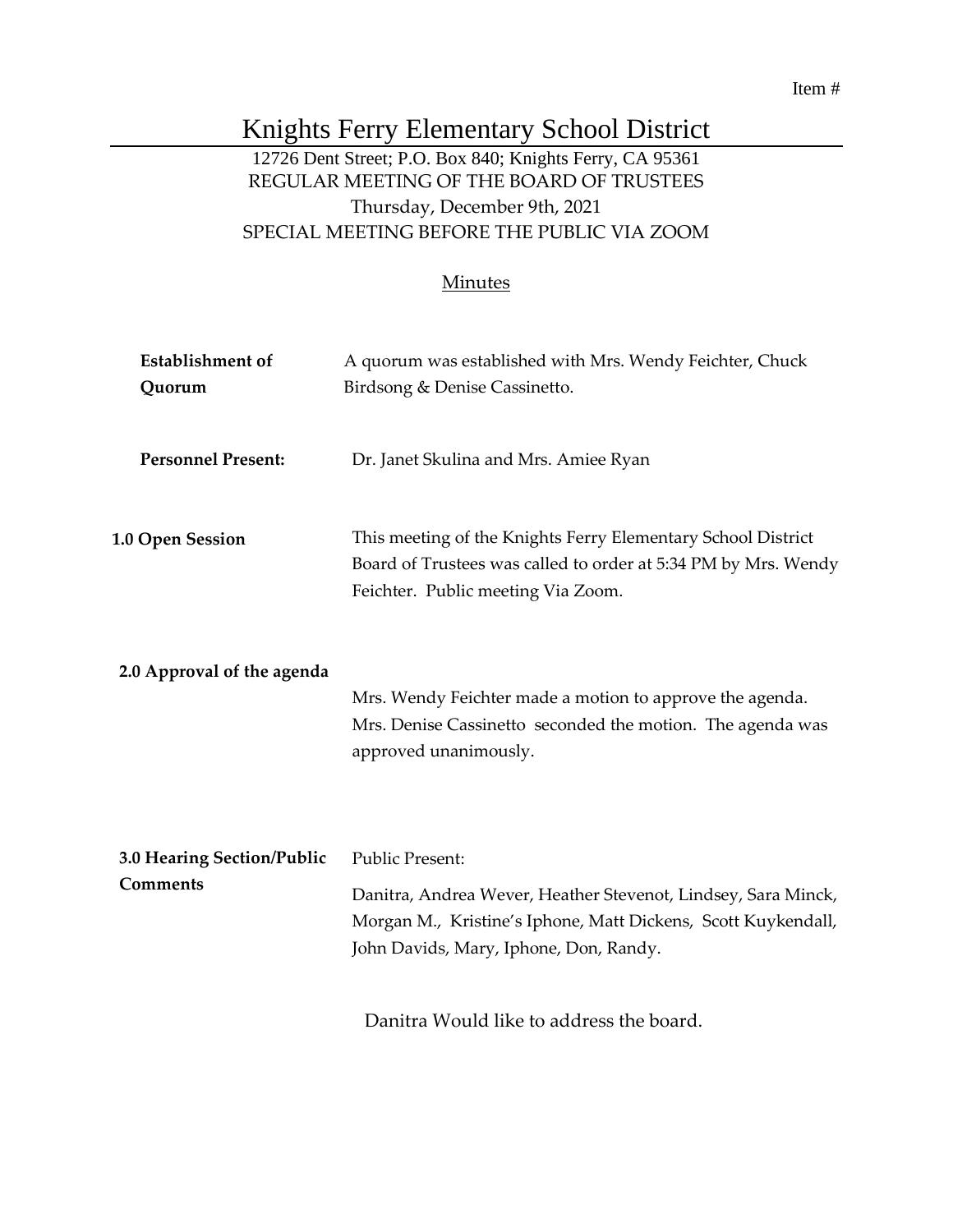## **4.0 Consent Agenda**

| 4.1 Approval of Minutes   |                                                          |
|---------------------------|----------------------------------------------------------|
| 4.2 Bills & Warrants      | Mrs. Wendy Feichter made a motion to approve the Consent |
| 4.3 Interdistricts        | agenda. Mrs. Denise Cassinetto seconded the motion. The  |
| <b>4.4 Board Policies</b> | agenda was approved unanimously.                         |
|                           |                                                          |

#### **6.0 Discussion Items**

| <b>6.1 Proposed Resolution</b>                                                        | The County Commission on School Organization,                                                                                                                                                                                                                                                                                                                                                                                                                                                                                                                                                                                                                           |
|---------------------------------------------------------------------------------------|-------------------------------------------------------------------------------------------------------------------------------------------------------------------------------------------------------------------------------------------------------------------------------------------------------------------------------------------------------------------------------------------------------------------------------------------------------------------------------------------------------------------------------------------------------------------------------------------------------------------------------------------------------------------------|
| to Direct                                                                             | previously approved the Knights Ferry School Board                                                                                                                                                                                                                                                                                                                                                                                                                                                                                                                                                                                                                      |
| Superintendent/Principal to<br><b>Seek State Board of</b><br><b>Education Waiver.</b> | request to move to three trustees instead of five. This<br>resolution allows the KFESD board to petition the<br>California Department of Public Education to waive a<br>special election requirement for change in board<br>membership numbers. Dr. J addressed the board members<br>and the public regarding the process of going to 3 board<br>members . Mr. Scott Kuykendall also addressed the board<br>members and the public, On October 26, 2021 the<br>Governing board of Stanislaus county meet to propose<br>that the school of Knights Ferry can move forward with<br>reducing the Board members from 5 to 3. This was<br>approved 9-0 in favor to continue. |

**7.0 Action Items**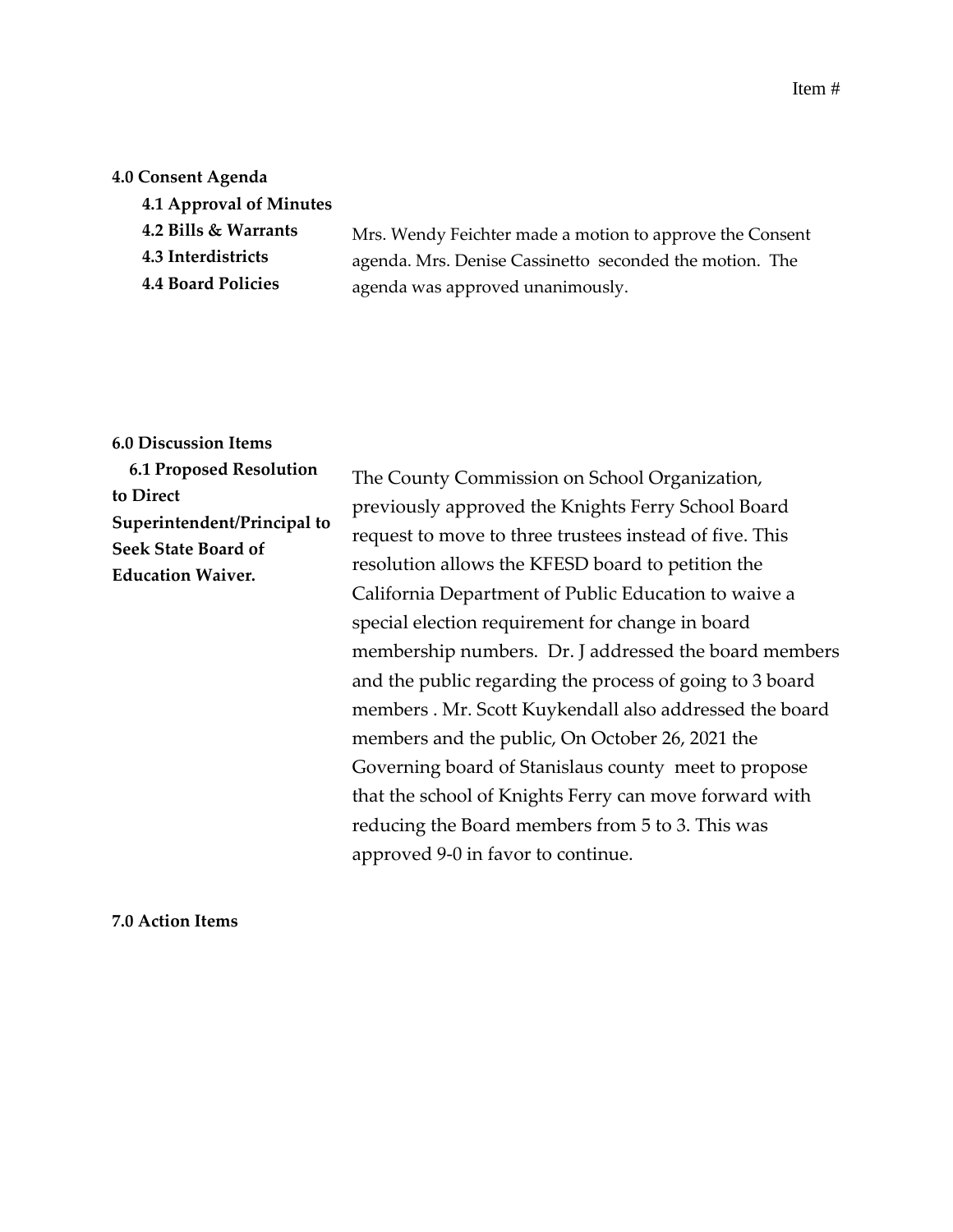| 7.1 Provisional                            | Mrs. Wendy Feichter would like to appoint Mr. Matt                                                                                                        |
|--------------------------------------------|-----------------------------------------------------------------------------------------------------------------------------------------------------------|
| Appointment of                             | Dickens and Mr. Don Armario to the two vacant seats of                                                                                                    |
| <b>Trustees to vacant Seats</b>            | the Knights Ferry school board.                                                                                                                           |
| <b>Appoint Potential</b><br><b>Members</b> | Mrs. Wendy Feichter made a motion to approve the<br>Appointment of Mr. Dickens & Mr. Armario. Mr. Chuck<br>Birdsong Seconded the motion. Motion Approved. |
|                                            | Ayes-WF, CB, DC<br>$No-0$                                                                                                                                 |
|                                            | Absent $-0$                                                                                                                                               |

| 7.2 Schedule Date for<br><b>Organizational Meeting</b> | Our Organizational Meeting will be held on December 16<br>at 5:30 via Zoom.                                                                 |
|--------------------------------------------------------|---------------------------------------------------------------------------------------------------------------------------------------------|
|                                                        | Mrs. Wendy Feichter made a motion to approve the<br>Organizational Meeting. Mrs. Denise Cassinetto<br>Seconded the motion. Motion Approved. |
|                                                        | Ayes-WF, CB, DC                                                                                                                             |
|                                                        | $No-0$                                                                                                                                      |
|                                                        | Absent $-0$                                                                                                                                 |
|                                                        |                                                                                                                                             |

**7.3 First Interim Budget Report** Per Education Code 42130/42131, the superintendent of each school district shall submit two reports to the governing board of the district during each fiscal year. The first report shall cover the financial and budgetary status of the district for the period ending October 31. Right now we are collecting our ADA from